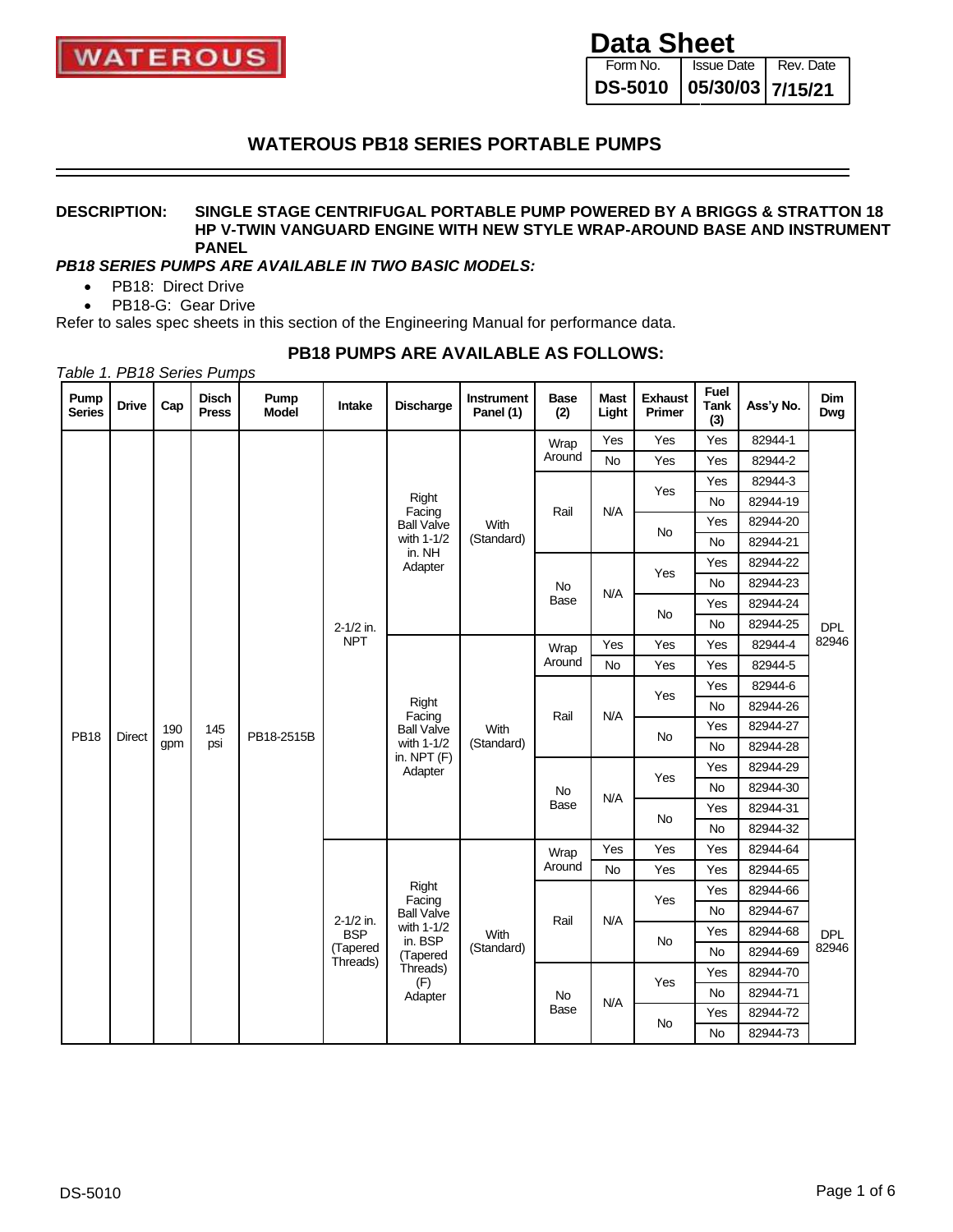*Table 1. PB18 Series Pumps (Continued)*

| Pump<br><b>Disch</b><br>Pump<br>Mast<br><b>Instrument</b><br><b>Base</b><br><b>Drive</b><br>Cap<br>Discharge<br>Intake<br><b>Model</b><br><b>Series</b><br><b>Press</b><br>Panel (1)<br>(2)<br>Light | Fuel<br><b>Exhaust</b><br><b>Tank</b><br>Primer<br>(3) | Ass'y No.            | Dim<br>Dwg |
|------------------------------------------------------------------------------------------------------------------------------------------------------------------------------------------------------|--------------------------------------------------------|----------------------|------------|
| Yes<br>Wrap                                                                                                                                                                                          | Yes<br>Yes                                             | 82944-7              |            |
| Around<br><b>No</b>                                                                                                                                                                                  | Yes<br>Yes                                             | 82944-8              |            |
|                                                                                                                                                                                                      | Yes<br>Yes                                             | 82944-9              |            |
| Right<br>Facing 1-<br>N/A<br>Rail                                                                                                                                                                    | No                                                     | 82944-33             |            |
| 1/2 in. NPT<br>2-1/2 in.<br>With<br><b>NPT</b><br>(F) Adapter<br>(Standard)                                                                                                                          | Yes<br>No                                              | 82944-34             |            |
| (No Ball                                                                                                                                                                                             | No                                                     | 82944-35             |            |
| Valve)                                                                                                                                                                                               | Yes<br>Yes                                             | 82944-36             |            |
| No<br>N/A<br>Base                                                                                                                                                                                    | No<br>Yes                                              | 82944-37<br>82944-38 |            |
|                                                                                                                                                                                                      | No<br>No                                               | 82944-39             |            |
| 190<br>145<br>PB18-2515F<br>gpm<br>psi<br>Yes                                                                                                                                                        | Yes<br>Yes                                             | 82944-74             |            |
| Wrap<br>Around<br><b>No</b>                                                                                                                                                                          | Yes<br>Yes                                             | 82944-75             |            |
| Right                                                                                                                                                                                                | Yes                                                    | 82944-76             |            |
| Facing 1-<br>1/2 in. BSP                                                                                                                                                                             | Yes<br>No                                              | 82944-80             |            |
| 2-1/2 in.<br>N/A<br>Rail<br>(Tapered<br><b>BSP</b><br>With                                                                                                                                           | Yes                                                    | 82944-81             |            |
| Threads)<br>(Tapered<br>(Standard)<br>(F)                                                                                                                                                            | No<br>No                                               | 82944-82             |            |
| Threads)<br>Adapter                                                                                                                                                                                  | Yes                                                    | 82944-83             |            |
| (No Ball<br>Valve)<br>No                                                                                                                                                                             | Yes<br>No                                              | 82944-84             |            |
| N/A<br>Base                                                                                                                                                                                          | Yes                                                    | 82944-85             |            |
| <b>PB18</b>                                                                                                                                                                                          | No<br>No                                               | 82944-86             | <b>DPL</b> |
| Direct<br>Yes<br>Wrap                                                                                                                                                                                | Yes<br>Yes                                             | 82944-10             | 82946      |
| Around<br>No                                                                                                                                                                                         | Yes<br>Yes                                             | 82944-11             |            |
| Right<br>Facing                                                                                                                                                                                      | Yes<br>Yes                                             | 82944-12             |            |
| Elbow with<br>Rail<br>N/A                                                                                                                                                                            | No                                                     | 82944-40             |            |
| 3 in. NPT<br>With<br>3 in. NPT<br>and                                                                                                                                                                | Yes<br>No                                              | 82944-41             |            |
| (Standard)<br>Check                                                                                                                                                                                  | No                                                     | 82944-42             |            |
| Valve (No<br>Auxiliary                                                                                                                                                                               | Yes<br>Yes                                             | 82944-43             |            |
| Tap)<br>No<br>N/A                                                                                                                                                                                    | No                                                     | 82944-44             |            |
| Base                                                                                                                                                                                                 | Yes<br>No                                              | 82944-45             |            |
| 350<br>118<br>PB18-3030C                                                                                                                                                                             | No                                                     | 82944-46             |            |
| psi<br>gpm<br>Yes<br>Wrap<br>Around                                                                                                                                                                  | Yes<br>Yes                                             | 82944-77             |            |
| No<br>Right<br>Facing                                                                                                                                                                                | Yes<br>Yes                                             | 82944-78             |            |
| Elbow with                                                                                                                                                                                           | Yes<br>Yes                                             | 82944-79             |            |
| 3 in. BSP<br>Rail<br>N/A<br>3 in. BSP<br>(Tapered                                                                                                                                                    | No                                                     | 82944-87             |            |
| With<br>(Tapered<br>Threads)<br>(Standard)                                                                                                                                                           | Yes<br>No<br>No                                        | 82944-88<br>82944-89 |            |
| Threads)<br>and<br>Check                                                                                                                                                                             | Yes                                                    | 82944-90             |            |
| Valve (No                                                                                                                                                                                            | Yes<br>No                                              | 82944-91             |            |
| No<br>Auxiliary<br>N/A<br>Tap)<br>Base                                                                                                                                                               | Yes                                                    | 82944-92             |            |
|                                                                                                                                                                                                      | No<br>No                                               | 82944-93             |            |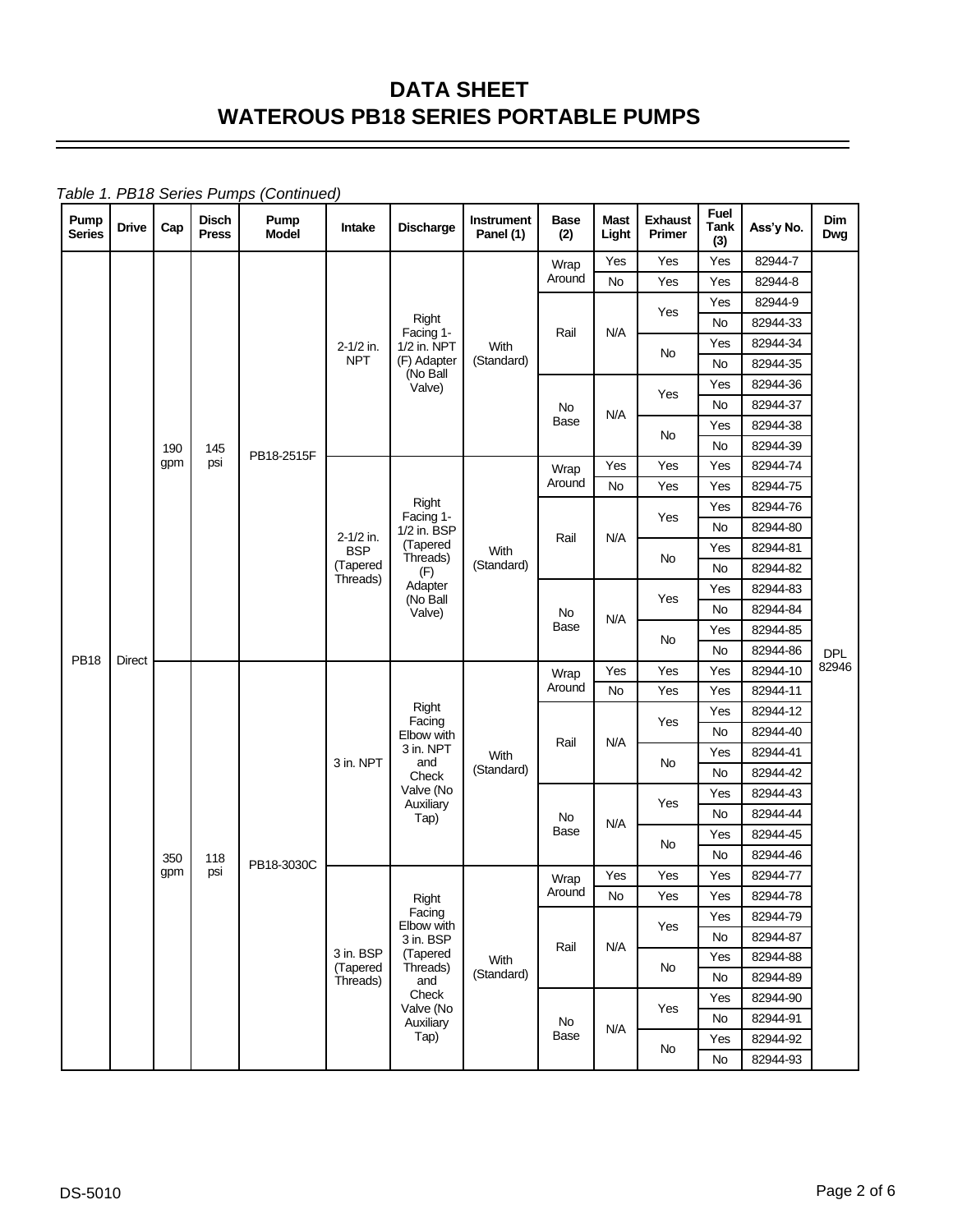*Table 1. PB18 Series Pumps (Continued)*

| Pump<br><b>Series</b> | <b>Drive</b>  | Cap | <b>Disch</b><br><b>Press</b> | Pump<br><b>Model</b> | Intake                  | <b>Discharge</b>                                                                                                       | <b>Instrument</b><br>Panel (1) | Base<br>(2)    | <b>Mast</b><br>Light | <b>Exhaust</b><br>Primer | Fuel<br><b>Tank</b><br>(3) | Ass'y No.            | <b>Dim</b><br>Dwg |  |
|-----------------------|---------------|-----|------------------------------|----------------------|-------------------------|------------------------------------------------------------------------------------------------------------------------|--------------------------------|----------------|----------------------|--------------------------|----------------------------|----------------------|-------------------|--|
|                       |               |     |                              |                      |                         |                                                                                                                        |                                | Wrap<br>Around | N/A                  | N/A                      | N/A                        | N/A(4)               |                   |  |
|                       |               |     |                              |                      |                         |                                                                                                                        |                                |                |                      | Yes                      | Yes                        | 82944-15             |                   |  |
|                       |               |     |                              |                      |                         | Front<br>Facing                                                                                                        |                                | Rail           | N/A                  |                          | No                         | 82944-47             |                   |  |
|                       |               |     |                              |                      | 3 in. NPT               | Elbow with<br>3 in. NPT                                                                                                | With                           |                |                      | No                       | Yes                        | 82944-48             |                   |  |
|                       |               |     |                              |                      |                         | Tap                                                                                                                    | (Standard)                     |                |                      |                          | <b>No</b>                  | 82944-49             |                   |  |
|                       |               |     |                              |                      |                         | (No Check<br>Valve)                                                                                                    |                                |                |                      | Yes                      | Yes                        | 82944-50             |                   |  |
|                       |               |     |                              |                      |                         |                                                                                                                        |                                | <b>No</b>      | N/A                  |                          | No                         | 82944-51             |                   |  |
|                       |               |     |                              |                      |                         |                                                                                                                        |                                | <b>Base</b>    |                      | <b>No</b>                | Yes                        | 82944-52             |                   |  |
|                       |               |     |                              | PB18-3030E           |                         |                                                                                                                        |                                |                |                      |                          | <b>No</b>                  | 82944-53             |                   |  |
|                       |               |     |                              |                      |                         |                                                                                                                        | Wrap<br>Around                 | N/A            | N/A                  | N/A                      | N/A(4)                     |                      |                   |  |
|                       |               |     |                              |                      |                         | Front<br>Facing<br>Elbow with<br>3 in. BSP<br>With<br>(Tapered<br>(Standard)<br>Threads)<br>Tap<br>(No Check<br>Valve) |                                |                |                      | Yes                      | Yes                        | 82944-94             |                   |  |
|                       |               |     |                              |                      |                         |                                                                                                                        |                                | Rail           | N/A                  |                          | <b>No</b>                  | 82944-95             |                   |  |
|                       |               | 350 | 118                          |                      | 3 in. BSP<br>(Tapered   |                                                                                                                        |                                |                |                      | No                       | Yes                        | 82944-96             | <b>DPL</b>        |  |
| <b>PB18</b>           | <b>Direct</b> | gpm | psi                          |                      | Threads)                |                                                                                                                        |                                |                |                      |                          | <b>No</b>                  | 82944-97             | 82946             |  |
|                       |               |     |                              |                      |                         |                                                                                                                        |                                |                | Yes                  | Yes                      | 82944-98                   |                      |                   |  |
|                       |               |     |                              |                      |                         |                                                                                                                        | No<br>Base                     |                | N/A                  |                          | <b>No</b>                  | 82944-99             |                   |  |
|                       |               |     |                              |                      |                         |                                                                                                                        |                                |                | <b>No</b>            | Yes                      | 82944-100                  |                      |                   |  |
|                       |               |     |                              |                      |                         |                                                                                                                        |                                |                |                      |                          | <b>No</b>                  | 82944-101            |                   |  |
|                       |               |     |                              |                      |                         |                                                                                                                        |                                | Wrap<br>Around | Yes<br><b>No</b>     | Yes                      | Yes                        | 82944-16             |                   |  |
|                       |               |     |                              |                      |                         |                                                                                                                        |                                |                |                      | Yes                      | Yes<br>Yes                 | 82944-17<br>82944-18 |                   |  |
|                       |               |     |                              |                      |                         |                                                                                                                        |                                |                |                      | Yes                      | No                         | 82944-54             |                   |  |
|                       |               |     |                              |                      | 4 in.<br><b>British</b> | Front<br>Facing                                                                                                        |                                | Rail           | N/A                  |                          | Yes                        | 82944-55             |                   |  |
|                       |               |     |                              | PB18-4025B           | Round                   | Elbow with                                                                                                             | With<br>(Standard)             |                |                      | <b>No</b>                | <b>No</b>                  | 82944-56             |                   |  |
|                       |               |     |                              |                      | Thread<br>(BSRT)        | $2 - 1/2$ in.<br><b>BIC Valve</b>                                                                                      |                                |                |                      |                          | Yes                        | 82944-57             |                   |  |
|                       |               |     |                              |                      |                         |                                                                                                                        |                                | <b>No</b>      |                      | Yes                      | No                         | 82944-58             |                   |  |
|                       |               |     |                              |                      |                         |                                                                                                                        |                                | <b>Base</b>    | N/A                  |                          |                            | Yes                  | 82944-59          |  |
|                       |               |     |                              |                      |                         |                                                                                                                        |                                |                |                      | No                       | No                         | 82944-60             |                   |  |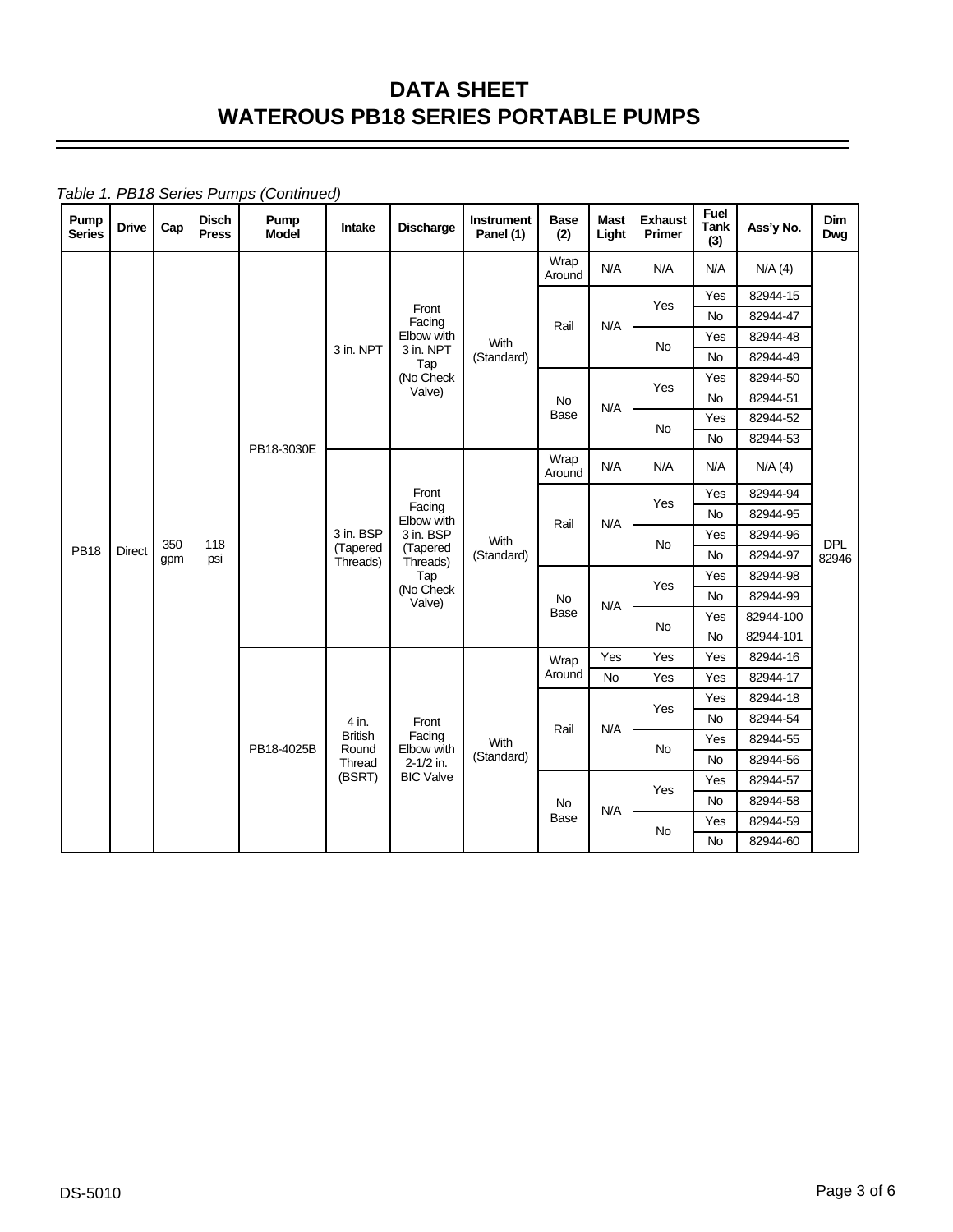| Pump<br><b>Series</b> | <b>Drive</b> | Cap        | <b>Disch</b><br><b>Press</b> | Pump<br>Model | Intake             | <b>Discharge</b>                     | Instrument<br>Panel (1)     | <b>Base</b><br>(2) | <b>Mast</b><br>Light | <b>Exhaust</b><br>Primer | Fuel<br><b>Tank</b><br>(3) | Ass'y No.           | Dim<br>Dwg |     |          |     |          |  |
|-----------------------|--------------|------------|------------------------------|---------------|--------------------|--------------------------------------|-----------------------------|--------------------|----------------------|--------------------------|----------------------------|---------------------|------------|-----|----------|-----|----------|--|
|                       |              |            |                              |               |                    |                                      |                             | Wrap               | Yes                  | Yes                      | Yes                        | 82945-1             |            |     |          |     |          |  |
|                       |              |            |                              |               |                    |                                      | Around                      | <b>No</b>          | Yes                  | Yes                      | 82945-2                    |                     |            |     |          |     |          |  |
|                       |              |            |                              |               |                    |                                      |                             |                    |                      |                          | Yes                        | Yes                 | 82945-3    |     |          |     |          |  |
|                       |              |            |                              |               |                    |                                      |                             | Rail               | N/A                  |                          | No                         | 82945-13            |            |     |          |     |          |  |
|                       |              |            |                              |               |                    |                                      | With<br>(Standard)          |                    |                      | No                       | Yes<br>No                  | 82945-14<br>82945-5 |            |     |          |     |          |  |
|                       |              |            |                              |               |                    |                                      |                             |                    |                      |                          |                            |                     |            | Yes | 82945-16 |     |          |  |
|                       |              |            |                              |               |                    |                                      |                             | No                 |                      | Yes                      | No                         | 82945-17            |            |     |          |     |          |  |
|                       |              |            |                              |               |                    | <b>Right Facing</b>                  |                             | Base               | N/A                  |                          | Yes                        | 82945-18            |            |     |          |     |          |  |
|                       |              |            |                              |               | 2 in.              | <b>Ball Valve</b>                    |                             |                    |                      | No                       | <b>No</b>                  | 82945-19            |            |     |          |     |          |  |
|                       |              |            |                              | PB18-G2015B   | <b>NPT</b>         | with 1-1/2 in.<br>NPT <sub>(F)</sub> |                             | Wrap               | Yes                  | Yes                      | Yes                        | 82945-7             |            |     |          |     |          |  |
|                       |              |            |                              |               |                    | Adapter                              |                             | Around             | No                   | Yes                      | Yes                        | 82945-8             |            |     |          |     |          |  |
|                       |              |            |                              |               |                    |                                      |                             |                    |                      | Yes                      | Yes                        | 82945-9             |            |     |          |     |          |  |
|                       |              |            |                              |               |                    |                                      |                             | Rail               | N/A                  |                          | No                         | 82945-20            |            |     |          |     |          |  |
|                       |              |            |                              |               |                    |                                      | With<br>(European<br>Style) |                    |                      | No                       | Yes                        | 82945-21            |            |     |          |     |          |  |
|                       |              |            |                              |               |                    |                                      |                             |                    |                      |                          | No                         | 82945-22            |            |     |          |     |          |  |
|                       |              |            |                              |               |                    |                                      |                             | Yes                | Yes                  | 82945-23                 |                            |                     |            |     |          |     |          |  |
|                       |              |            |                              |               |                    | No                                   | N/A                         |                    | No                   | 82945-24                 |                            |                     |            |     |          |     |          |  |
|                       |              |            |                              | 400           |                    |                                      |                             | Base               |                      | No                       | Yes                        | 82945-25            |            |     |          |     |          |  |
| <b>PB18-G</b>         | Gear         | 100<br>gpm | psi                          |               |                    |                                      |                             |                    |                      | No                       | 82945-26                   | <b>DPL</b><br>82947 |            |     |          |     |          |  |
|                       |              |            |                              |               |                    |                                      |                             | Wrap<br>Around     | Yes                  | Yes                      | Yes                        | 82945-4             |            |     |          |     |          |  |
|                       |              |            |                              |               |                    |                                      |                             |                    | No                   | Yes                      | Yes                        | 82945-5             |            |     |          |     |          |  |
|                       |              |            |                              |               |                    |                                      |                             | Rail               |                      | Yes                      | Yes<br><b>No</b>           | 82945-6<br>82945-27 |            |     |          |     |          |  |
|                       |              |            |                              |               |                    |                                      |                             |                    | N/A                  |                          | Yes                        | 82945-28            |            |     |          |     |          |  |
|                       |              |            |                              |               | With<br>(Standard) |                                      |                             | No                 | No                   | 82945-29                 |                            |                     |            |     |          |     |          |  |
|                       |              |            |                              |               |                    |                                      |                             |                    |                      |                          | Yes                        | 82945-30            |            |     |          |     |          |  |
|                       |              |            |                              |               |                    |                                      |                             | No                 |                      | Yes                      | No                         | 82945-31            |            |     |          |     |          |  |
|                       |              |            |                              |               |                    |                                      |                             | Base               | N/A                  |                          | Yes                        | 82945-32            |            |     |          |     |          |  |
|                       |              |            |                              |               | 2 in.              | <b>Right Facing</b><br>1-1/2 in. NPT |                             |                    |                      | No                       | No                         | 82945-33            |            |     |          |     |          |  |
|                       |              |            |                              | PB18-G2015F   | <b>NPT</b>         | (F) Adapter                          |                             | Wrap               | Yes                  | Yes                      | Yes                        | 82945-10            |            |     |          |     |          |  |
|                       |              |            |                              |               |                    |                                      |                             | Around             | No                   | Yes                      | Yes                        | 82945-11            |            |     |          |     |          |  |
|                       |              |            |                              |               |                    |                                      |                             |                    |                      | Yes                      | Yes                        | 82945-12            |            |     |          |     |          |  |
|                       |              |            |                              |               |                    |                                      |                             | Rail               | N/A                  |                          | No                         | 82945-34            |            |     |          |     |          |  |
|                       |              |            |                              |               |                    |                                      | With<br>(European           |                    |                      |                          |                            |                     |            |     | No       | Yes | 82945-35 |  |
|                       |              |            |                              |               |                    |                                      | Style)                      |                    |                      |                          | No                         | 82945-36            |            |     |          |     |          |  |
|                       |              |            |                              |               |                    |                                      |                             |                    |                      | Yes                      | Yes                        | 82945-37            |            |     |          |     |          |  |
|                       |              |            |                              |               |                    |                                      |                             | No                 | N/A                  |                          | No                         | 82945-38            |            |     |          |     |          |  |
|                       |              |            |                              |               |                    |                                      |                             | Base               |                      | No                       | Yes                        | 82945-39            |            |     |          |     |          |  |
|                       |              |            |                              |               |                    |                                      |                             |                    |                      | No                       | 82945-40                   |                     |            |     |          |     |          |  |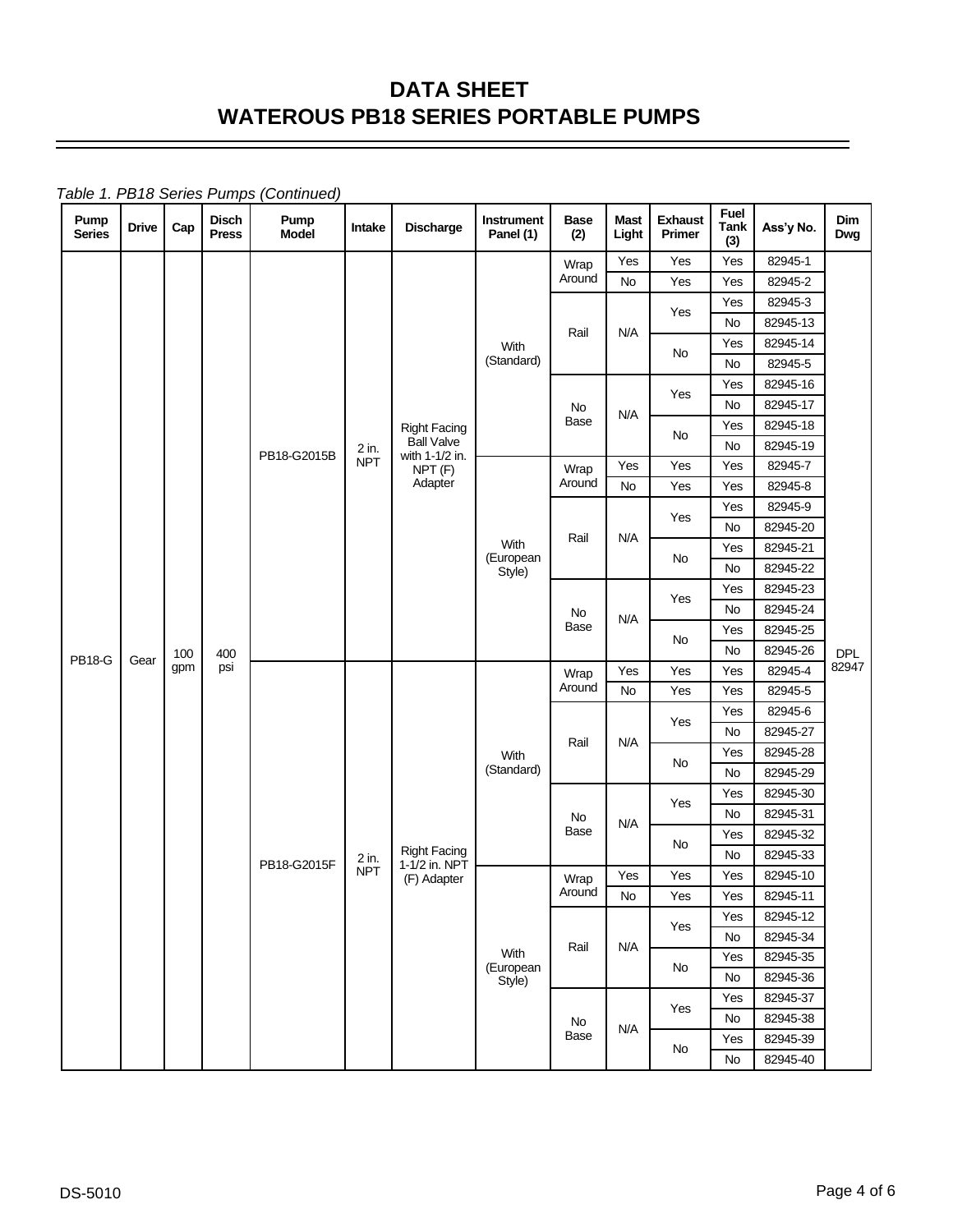*Table 1. PB18 Series Pumps (Continued)*

| Pump<br><b>Series</b> | <b>Drive</b> | Cap        | <b>Disch</b><br><b>Press</b> | Pump<br><b>Model</b> | Intake                 | Dis-<br>charge        | <b>Instrument</b><br>Panel (1) | <b>Base</b><br>(2)       | <b>Mast</b><br>Light | <b>Exhaust</b><br>Primer | <b>Fuel</b><br><b>Tank</b><br>(3) | Ass'y No. | <b>Dim</b><br>Dwg |
|-----------------------|--------------|------------|------------------------------|----------------------|------------------------|-----------------------|--------------------------------|--------------------------|----------------------|--------------------------|-----------------------------------|-----------|-------------------|
|                       |              |            |                              |                      |                        |                       |                                | Wrap                     | Yes                  | Yes                      | Yes                               | 82945-42  |                   |
|                       |              |            |                              |                      |                        |                       |                                | Around                   | <b>No</b>            | Yes                      | Yes                               | 82945-43  |                   |
|                       |              |            |                              |                      |                        | Right<br>Facing       |                                |                          |                      | Yes                      | Yes                               | 82945-44  |                   |
|                       |              |            |                              |                      |                        | <b>Ball Valve</b>     |                                | Rail                     | N/A                  |                          | <b>No</b>                         | 82945-45  |                   |
|                       |              |            |                              | PB18-G2015B          | 2 in. BSP<br>(Straight | with 1-1/2<br>in. BSP | With<br>(European<br>Style)    |                          |                      | <b>No</b>                | Yes                               | 82945-46  |                   |
|                       |              |            |                              |                      | Thread)                | (Straight             |                                |                          |                      |                          | <b>No</b>                         | 82945-47  |                   |
|                       |              |            |                              |                      |                        | Thread)<br>(F)        |                                | <b>No</b><br><b>Base</b> |                      | Yes                      | Yes                               | 82945-48  |                   |
|                       |              |            |                              |                      |                        | Adapter               |                                |                          | N/A                  |                          | <b>No</b>                         | 82945-49  |                   |
|                       |              | 100<br>gpm |                              |                      |                        |                       |                                |                          |                      | <b>No</b>                | Yes                               | 82945-50  |                   |
| <b>PB18-G</b>         | Gear         |            | 400                          |                      |                        |                       |                                |                          |                      |                          | <b>No</b>                         | 82945-51  | <b>DPL</b>        |
|                       |              |            | psi                          |                      |                        | Right                 |                                | Wrap                     | Yes                  | Yes                      | Yes                               | 82945-52  | 82947             |
|                       |              |            |                              |                      |                        |                       |                                | Around                   | <b>No</b>            | Yes                      | Yes                               | 82945-53  |                   |
|                       |              |            |                              |                      |                        |                       |                                | Rail                     | N/A                  | Yes                      | Yes                               | 82945-54  |                   |
|                       |              |            |                              |                      |                        | Facing<br>1-1/2 in.   |                                |                          |                      |                          | <b>No</b>                         | 82945-55  |                   |
|                       |              |            |                              | PB18-G2015F          | 2 in. BSP<br>(Straight | <b>BSP</b>            | With<br>(European              |                          |                      | <b>No</b>                | Yes                               | 82945-56  |                   |
|                       |              |            |                              |                      | Thread)                | (Straight<br>Thread)  | Style)                         |                          |                      |                          | <b>No</b>                         | 82945-57  |                   |
|                       |              |            |                              |                      |                        | (F)                   |                                |                          |                      | Yes                      | Yes                               | 82945-58  |                   |
|                       |              |            |                              |                      |                        | Adapter               |                                | <b>No</b>                | N/A                  |                          | <b>No</b>                         | 82945-59  |                   |
|                       |              |            |                              |                      |                        |                       |                                | <b>Base</b>              |                      | <b>No</b>                | Yes                               | 82945-60  |                   |
|                       |              |            |                              |                      |                        |                       |                                |                          |                      |                          | <b>No</b>                         | 82945-61  |                   |